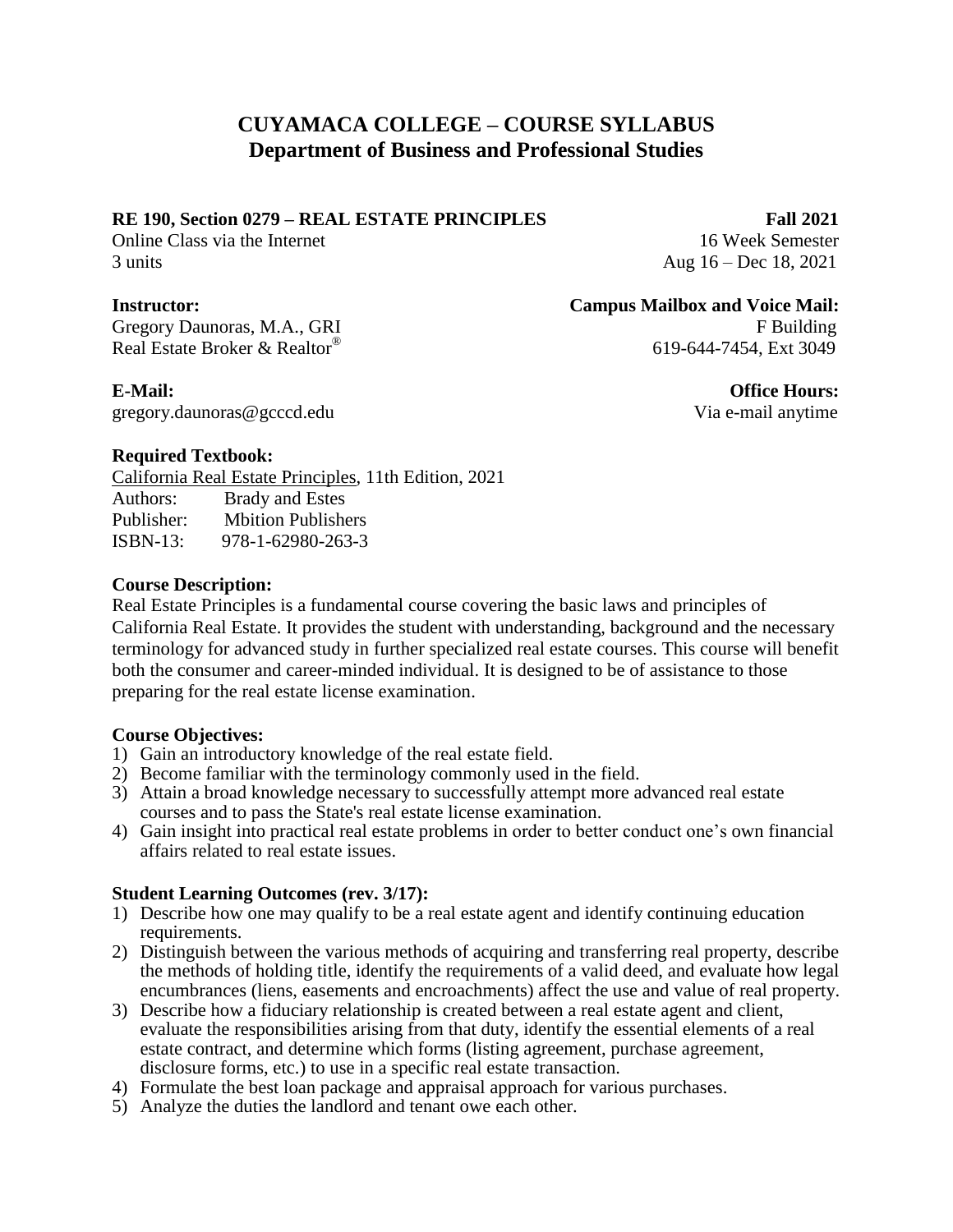6) Evaluate the consequences of failing to comply with state and federal fair housing, income tax, environmental, and subdivision laws.

# **Assignments, Exams, Grades & Policies**

#### **Assignments:**

In this college online class, you should expect to spend up to 6 hours a week to read the assigned chapters, prep, write and complete the weekly assignments. Each week you will be assigned 5 essay questions that will require several sentences or a paragraph response for each question. You will have the entire week to work on this assignment and each question will be worth 2 points, which is 10 points a week or **160 points** for the entire class. In addition, attendance & participation in the weekly discussion board is required for 2 points a week or **30 points** for the entire class. Please note: The instructor reserves to the right to remove any online posting that is deemed inappropriate or offensive. All weekly assignments are due by 11:55 p.m. every Sunday evening. The new week will immediately begin at 12:01 a.m. each Monday. The weekly written assignments will be posted in the 'Modules' section of Canvas. Instructions on how to respond will be provided in both the Discussion Board section and the weekly Announcements online. **All five essay questions in the weekly assignment section must be submitted at one time each week.**

#### **Exams:**

There will be six (6) scheduled quizzes worth 10 points each and a final exam worth 100 points. Therefore, your grade will be based on a maximum **350 point/ 100 percent ratio**.

#### **Grades: (Points are shown in parentheses based on a 100 percent scale)**

 $97 - 100\% = A +$ ,  $92 - 96\% = A$ ,  $89 - 91\% = A -$ ,  $86 - 88\% = B +$ ,  $82 - 85\% = B$  $(338 - 350 = A+)$   $(321 - 337 = A)$   $(310 - 320 = A-)$   $(300 - 309 = B+)$   $(286 - 299 = B)$  $79 - 81\% = B$ ,  $75 - 78\% = C$ ,  $69 - 74\% = C$ ,  $56 - 68\% = D$ ,  $55\%$  or less  $= F$  $(275 - 285 = B)$   $(261 - 274 = C)$   $(240 - 260 = C)$   $(195 - 239 = D)$   $(0 - 194 = F)$ 

#### **Turning in Late Assignments:**

As mentioned earlier, each (weekly) written assignment will be due by the end of the week at 11:55 p.m. on Sunday night. You will have the entire week, beginning each Monday, to complete these weekly assignments. If you have difficulties, late work will be accepted up to 48 hours after the Sunday due date (by the following Tuesday evening at 11:55 p.m.), **however, 50 % of the grade will be reduced if submitted late**. After this 48 hour late period of time has expired, no further late work will be accepted. If you submit late work after the following Tuesday at 11:55 p.m., you will receive a zero (0) for that week's assignment. All quizzes and the final exam must be completed on time. **No late quizzes or exams will be accepted.**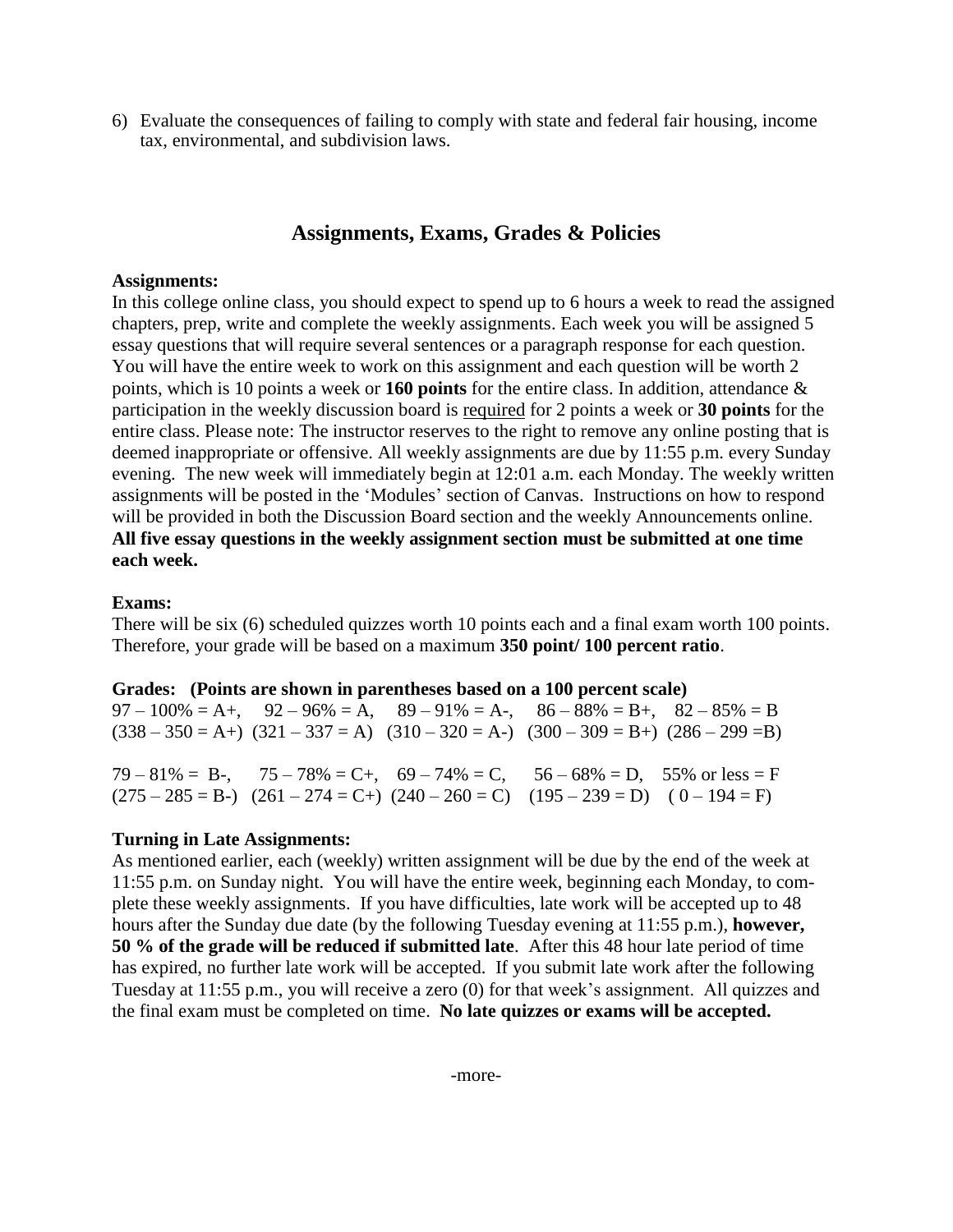#### **Attendance:**

Weekly attendance is taken by the amount of time you log into the class (your attendance also includes graded participation in the weekly Discussion postings). You may access this online class 24 hours a day, 7 days a week (except if Canvas is taken down for routine maintenance by the college systems administrator). If you do not log into the class for more than an entire week, it will be considered excessive absence. No show students during the first week of class will be dropped by the instructor. In addition, if you fail to submit required weekly assignments for any 3 week period of time, consecutive or non-consecutive, you will be dropped from the class. Please see "Attendance Requirements" on page 31 of the current  $2021 - 2022$  college catalog.

#### **Withdrawing from Class:**

If it becomes necessary to withdraw from this or any other class, it is your responsibility to drop the class prior to the established deadline. Failure to officially withdraw will result in receiving an "F" for the course. You must access **WebAdvisor** from the college website or contact the college Admissions and Records Office for assistance. For detailed information, please see page 2 in the current 'Fall 2021 Class Schedule' as well as page 31 in the 2021 – 2022 college catalog.

#### **Academic Honesty:**

Cuyamaca College is a community of scholars and learners committed to the principles of honesty, fairness and respect for the learning process. As members of this community, students are expected to adhere to these fundamental values at all times by refraining from plagiarism, copying & pasting from the World Wide Web, submitting the work of others as your own (even if the author is not disclosed) or permitting anyone else to do the same. Violations will result in receiving a zero (0) for the assignment, exam or quiz.

This course adheres to the policies outlined in the Cuyamaca College Catalog. For further information, please see "Academic Policies" on pages 30 – 42 in the college catalog.

Academic accommodations are available for students with disabilities. Please identify yourself to the Disabled Student Programs and Services staff (DSPS) for these services.

| Week: | Dates:                   | Chapters:               | Due Date:                |
|-------|--------------------------|-------------------------|--------------------------|
|       | Aug $16 - 22$ ,          | Start with Chap. 2 &    | Aug 22, 11:55 p.m.       |
|       | 2021                     | <b>Discussion Board</b> | <b>Weekly Assignment</b> |
| 2     | Aug $23 - 29$            | 3 &                     | Aug 29, 11:55 p.m.       |
|       |                          | <b>Discussions</b>      | <b>Weekly Assignment</b> |
| 3     | Aug $30$ – Sept 5        | $4 \&$                  | Sept 5, 11:55 p.m.       |
|       |                          | <b>Discussions</b>      | <b>Weekly Assignment</b> |
| 4     | Sept $6 - 12$            | 5 & Discussions         | Sept 12, 11:55 p.m.      |
|       |                          | <b>OUIZ1</b>            | <b>Weekly Assignment</b> |
| 5     | Sept $13 - 19$           | 6 (Part 1) $&$          | Sept 19, 11:55 p.m.      |
|       |                          | <b>Discussions</b>      | <b>Weekly Assignment</b> |
|       | <b>Continued on next</b> |                         |                          |
|       | page                     |                         |                          |

# **Class Schedule**